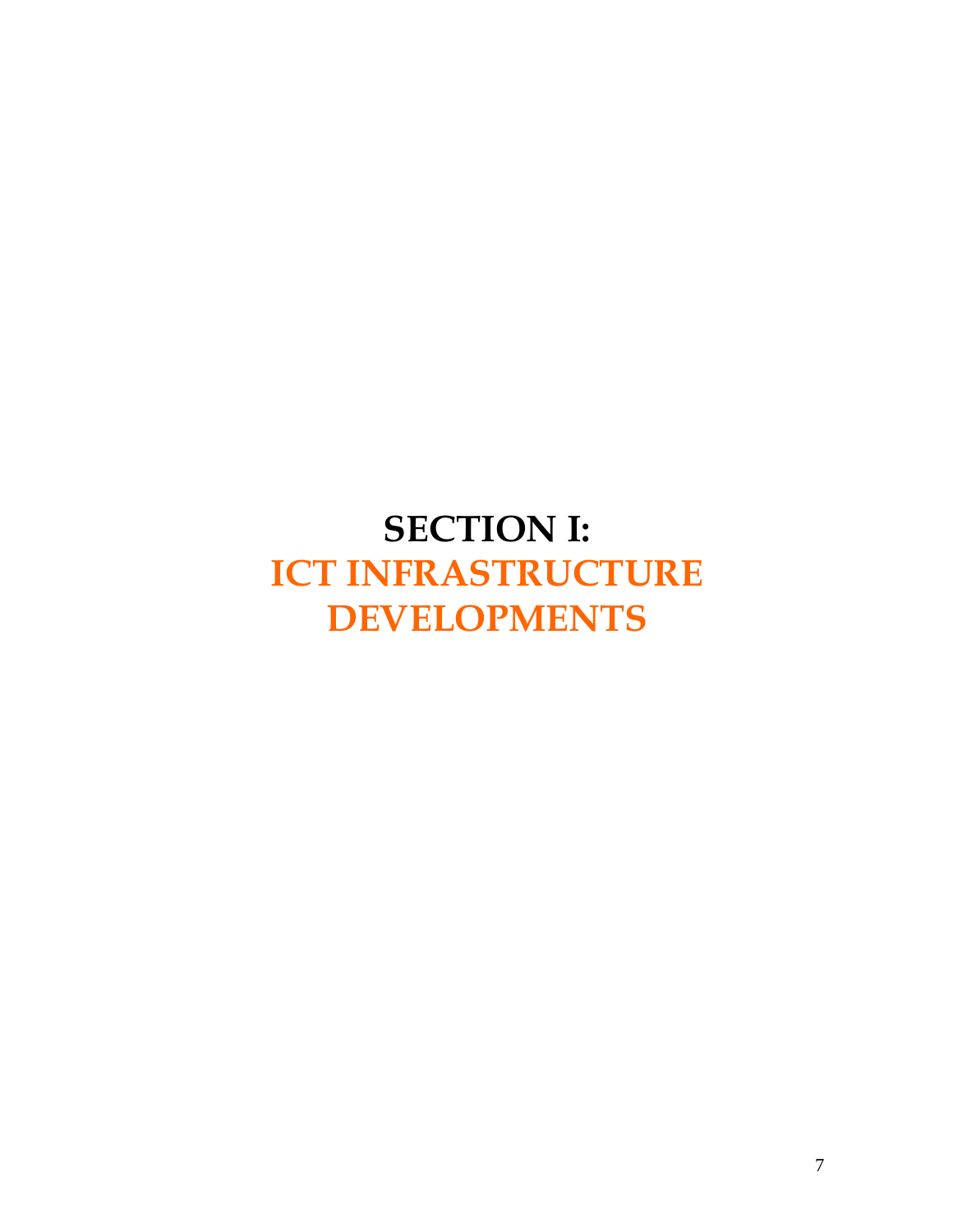# **Improving Access to Technology for Economic Development**

By Bitange Ndemo, PhD

### **1. Introduction**

In March 2006, Kenya published its first Information and Communications Policy (KIC 2006). The policy articulated the opportunities that Kenya had identified in the use of Information and Communications Technology (ICT) for social and economic development. In fact the vision statement of the policy was "to create an information society". There are many other countries that aim to leverage ICT for economic development. For example, President Paul Kagame of the Republic of Rwanda has been a champion in the use of ICT for economic development. Other African countries that have developed policies and strategies for effective use of ICT for economic development include Morocco, Egypt, Mauritius and South Africa. India is not only a user of ICT to provide business processing outsourcing (BPO) services to companies in developed countries, but is also one of the leaders in the software industry. Kenya has identified Business Process Outsourcing (BPO) as one of the strategic uses of ICT to support economic development.

Business Process Outsourcing (BPO) is one of the fastest growing segments of the IT services. For example, International Data Corporation (IDC) [\(http://www.idc.com\)](http://www.idc.com/), one of the leading research organizations, estimates that the global market for ICT will exceed \$1.2 trillion by the year 2007. The Gartner Group, another leading research group, has observed that market perception for outsourcing has changed from a way to meet short-term financial objectives to a technique for achieving sustainable competitive advantage. The Deloitte Consulting group estimates that two (2) million jobs will move from the United States of America and Europe to cheaper destinations in the financial services business alone in the period 2006-2007. The global migration of service jobs due to outsourcing is estimated to be as high as four (4) million jobs.

Deloitte also forecasts that in the period from 2006-2010, 75% of the financial institutions and investment banks in the USA will move some tasks to low labour cost countries, with India as the favourite destination. In fact, global financial institutions will invest \$356 billion in India alone for outsourcing projects (this is 30 times Kenya's GDP!). India will also capture 30% of the \$400 billion outsourcing business that will be generated by the banking, financial, and insurance industry in the US by the year 2010.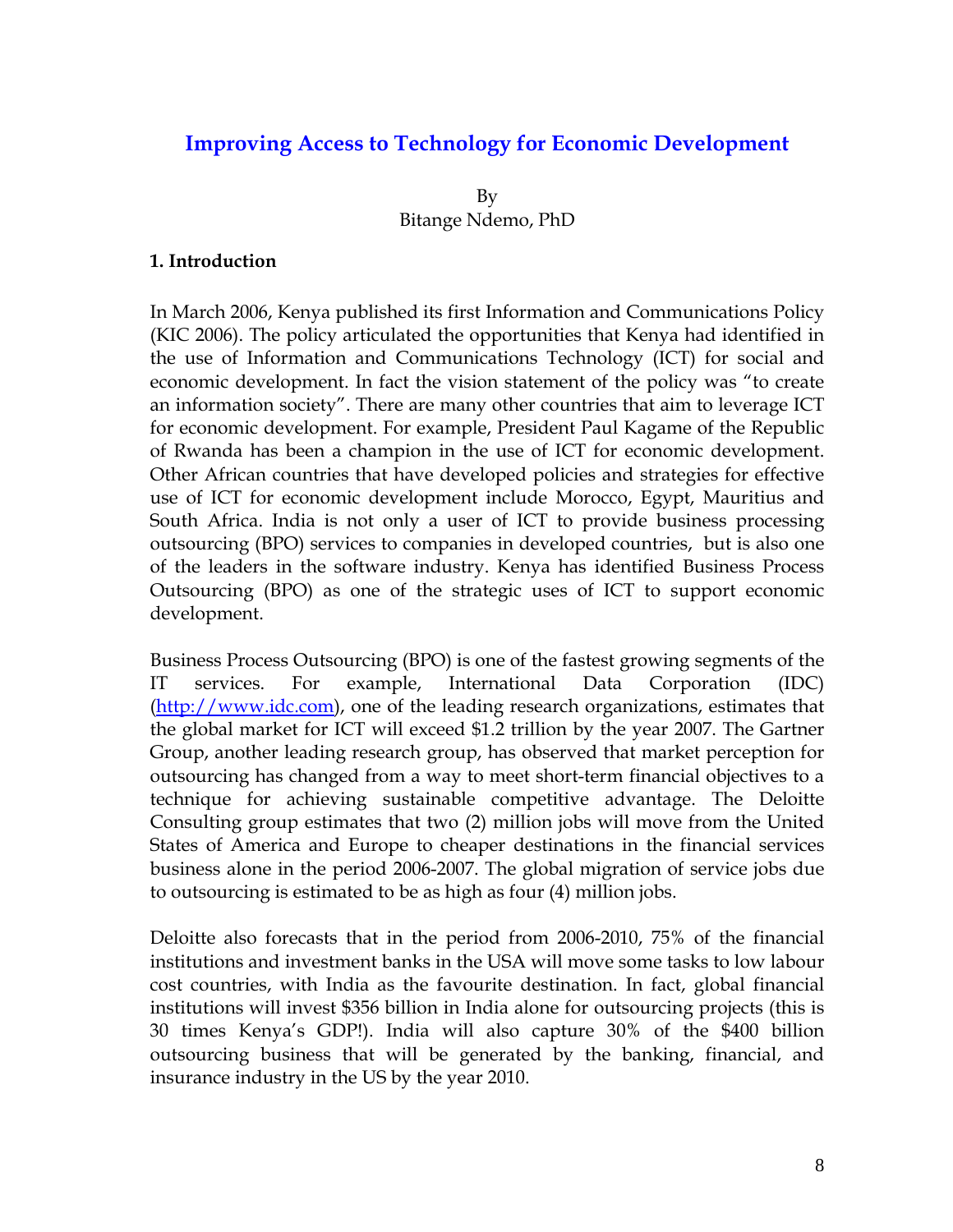Kenya's vision is to leverage ICT to become a "Regional Business Service Centre". This requires strengthening the three pillars of ICT: infrastructure, human capital, and marketing of Kenya as a BPO destination. This paper highlights how the government plans to strengthen ICT pillars during the period from 2006-2010.

## **2. ICT infrastructure pillars for BPO**

The Government of Kenya has identified three key ICT infrastructure pillars:

- ICT hardware especially Personal Computers (PCs)
- Software
- Connectivity

The government is already collaborating with University of Nairobi, Jomo Kenyatta University of Agriculture and Technology, and Strathmore University, as well as the private ICT industry to develop and assemble cheap PCs. The government is also in discussions with leading software vendors such as Microsoft about software license costs. It is also exploring the use of open source software in educational and government institutions. The focus of the government, however, has been in the capital-intensive communications infrastructure that will provide the necessary affordable connectivity for businesses and other organizations in Kenya.

## **3. Affordable national and international communications infrastructure**

International business and particularly the BPO service industry moves to countries and clusters with cheap, high-bandwidth, and reliable communications infrastructures. All of the countries that have been successful in attracting the BPO services have developed sophisticated telecommunications infrastructures.

It is estimated that Kenya has only 100 Mb/s of International Internet bandwidth compared to South Africa's 700 Mb/s. Additionally, all of the international Internet bandwidth is provided by satellite links which introduce undesirable delays and high costs. Other African countries like Mauritius, Morocco, Tunisia, are all connected to the global Internet using undersea optical fibre links that do not introduce the high delays. Apart from the delay, the cost of bandwidth is very high at an average of about \$2,200 per Mb/s per month in Kenya compared to under \$500 per Mb/s per month in other countries offering BPO services.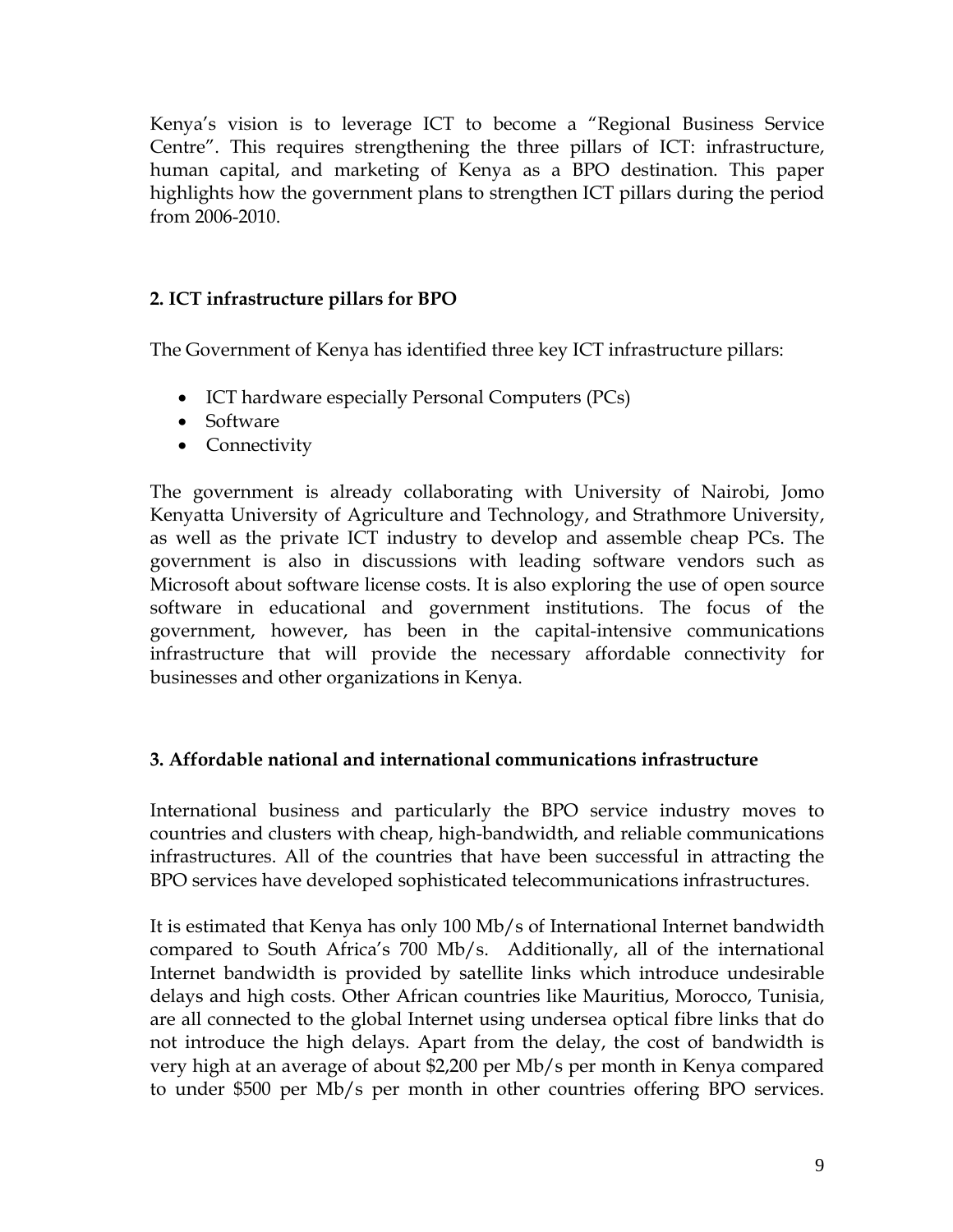Kenya is therefore very uncompetitive in terms of Internet bandwidth both in cost and speed.

The Eastern African countries are unique in that they are the only ones in the world that have not yet been connected to the global undersea optical fibber network. The East African Business Leaders therefore created the East African Submarine System (EASSY) consortium in the year 2003 as a vehicle to finance the construction of the undersea optical fibber cable on the East African coast as shown in Figure 1. Unfortunately, progress on the project has been very slow because of divergent objectives among countries in the consortium and complexity of financing models. For example, the East African region is not homogenous and has unresolved ICT policy and regulatory issues, different ICT market structures, and multiple regional economic zones (East African community, COMESA, SADC). Kenya has been getting impatient because some of the other partner countries do not see the urgency of an undersea optical fibber and the associated loss of BPO opportunities.



Global Connectivity

*Figure 1: Proposed EASSY optical fibre link* 

Apart from the international connection using undersea optical fibre, the government of Kenya has also recognized the need to develop a national optical fibre network. Such a national high-speed backbone network would allow BPO companies to move away from Nairobi where labour; land and rents are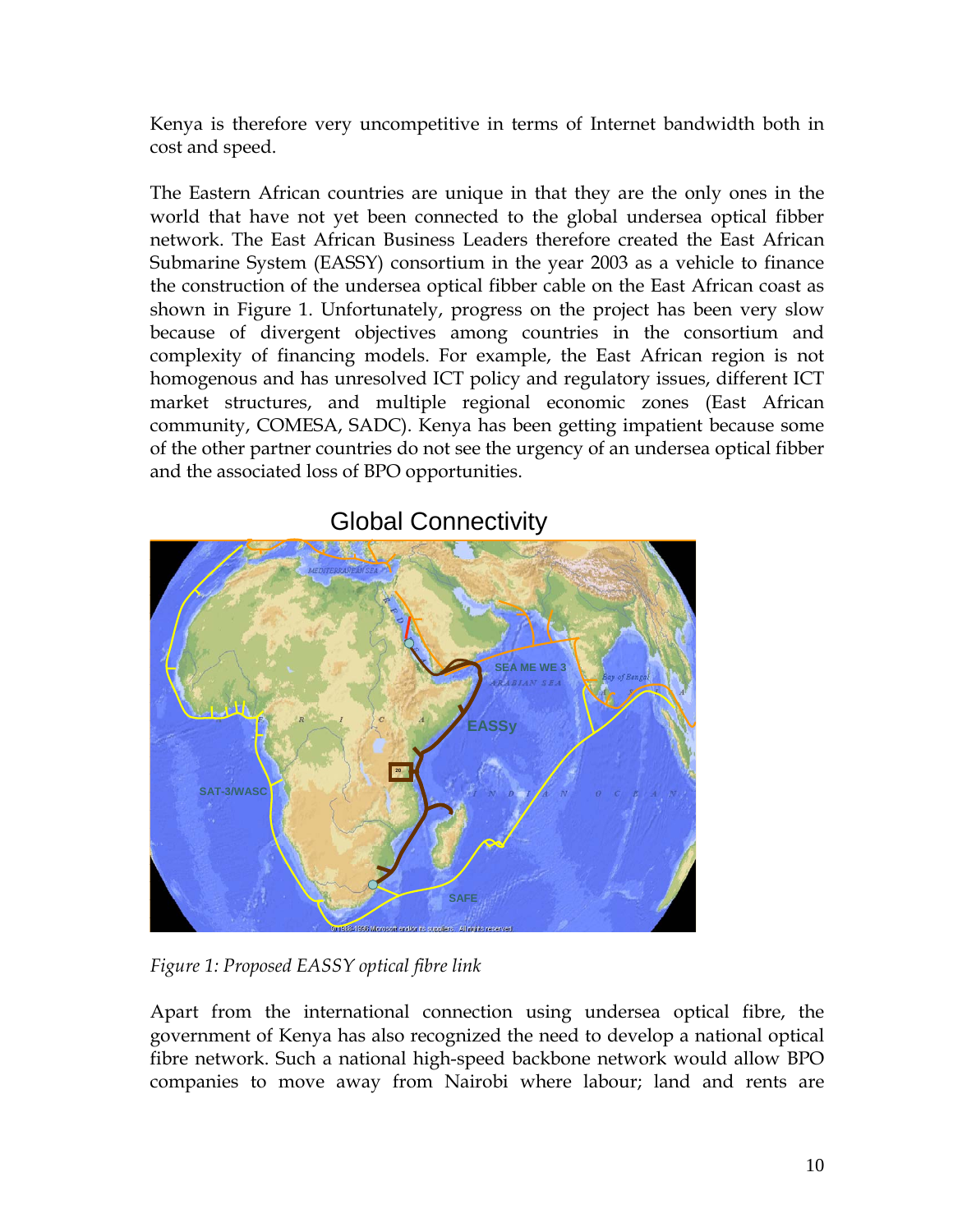relatively high to cheaper areas outside Nairobi (e.g., Nakuru, Eldoret, or Nyeri). Figure 2 shows the proposed 5,000 Km national optical fibber link.

The government intends to implement the project in the next one year because it considers an optical fibber network to be similar to a national road network. At present the government is exploring different financing models for construction of the cable such as issuing ICT infrastructure bonds at the Nairobi Stock Exchange, establishing Public Private Partnerships and borrowing money from development financial institutions such as the World Bank.



*Figure 2: National Optical Fibre Backbone Network* 

## **4. Conclusions**

In the Newsweek Magazine of May 2006, Fareed Zakaria wrote that "The 21st century will be a century of change. It is estimated that more things will change in the next 10 years than in the previous 100. Most countries are not ready for the dizzying change." Is Kenya ready for dizzying change? It is quite clear that decisive leadership in ICT and financing will be required. Governments will need local and international partners to develop infrastructure and to attract BPO industry into the country. Kenya already has some strength in terms of command of English, the language of international business, relatively large pool of university graduates in business and finance, and strong ICT academic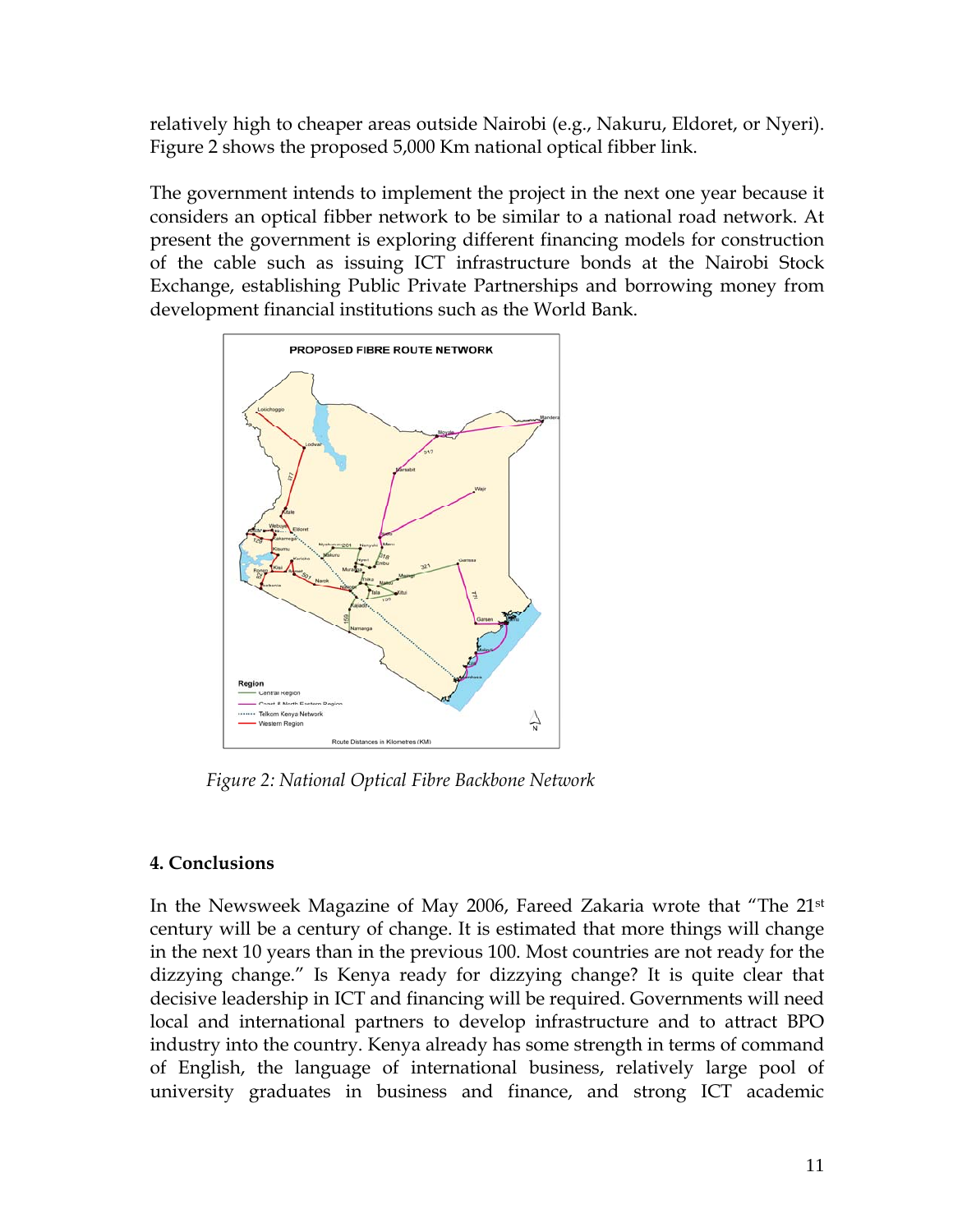institutions. The government is planning to implement the ICT strategy at the dizzying speed of international business. Let us all be ready for the dizzy ride!

## **Reference:**

KIC (2006) – Kenya Information and Communications Sector Policy, March 2006, Kenya Government Printers.

### Author:

**Dr Bitange Ndemo is the Permanent Secretary, Ministry of Information and Communications, Government of Kenya**